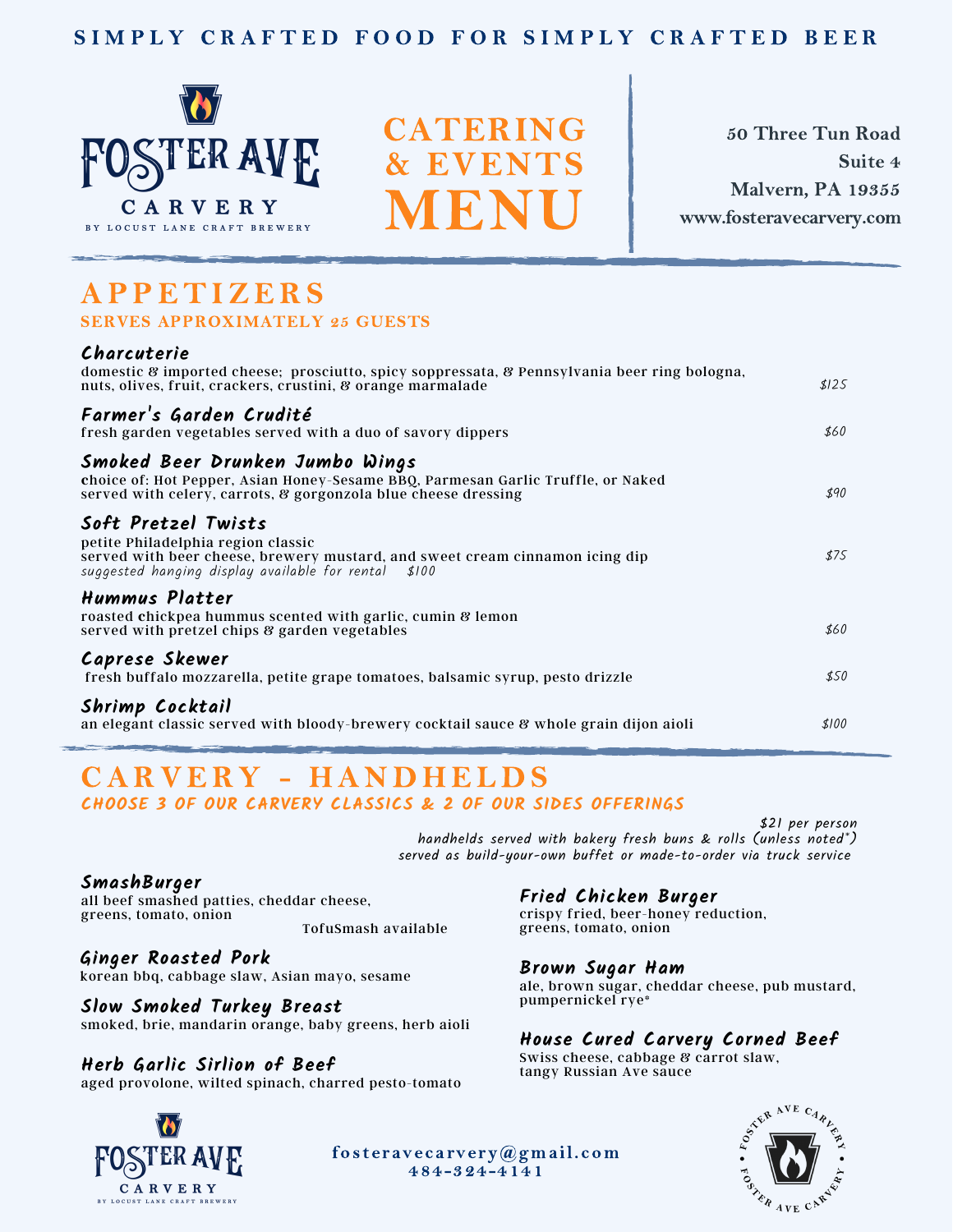## ENTRÉE CHOICES **CHOOSE 2 ENTRÉES & 2 OF OUR SALAD OFFERINGS**

#### **Boneless Roast Pork Chop**

brandy mustard cream, roasted baby potatoes, green bean sauté

#### **Slow Smoked Sirloin of Beef**

horseradish jus, red bliss smashed potatoes, balsamic asparagus

#### **Grilled Flank Steak**

roasted garlic Stout BBQ sauce, four-cheese mac & cheese, braised collard greens

#### **Chicken & Waffles**

chili-maple syrup, honey-herb butter roasted cauliflower

#### **Chicken Marsala**

wild mushroom demi, rice pilaf, garlic broccoli

#### **Cedar Roasted Salmon**

pineapple lavender chutney, whipped yams, asparagus

#### **Yuzu-Soy Glazed Salmon**

stir fried rice, ginger snap peas & baby corn

#### **Beer Braised Bratwurst**

*bangers & mash style* charred onion gravy, scallion mashed potato, sauerkraut

#### **Cheese Tortellini Primavera**

garlic parmesan spinach cream, roasted garden vegetables

#### **Vegetable Sauté Pilaf**

farmer's market vegetables, crispy brown sugar & ale cured tofu, multi grain pilaf

#### **CHEF'S SIGNATURE ENTRÉE**

#### **Root Beer Braised Short Rib**

potato gratin with goat cheese, bacon brussel sprouts

#### **Crab & Lobster Cake**

pickled vegetable aioli roasted fingerling potatoes, spinach saute bed & roasted asparagus

#### **Chicken Roaster**

roasted chicken quarters natural jus potato filling & chef's garden vegetables **Roast Tenderloin of Beef**

smoked tomato demi, crème fraiche & chive whipped yukon gold potatoes, green bean almondine *add \$8*

#### **Seafood Boiled Supper**

mussels, clams, shrimp chicken, & sausage baby potatoes, corn-on-the-cob

*add \$10*

\$35 per person

#### **Baby Back Ribs & Shrimp Skewers**

traditional & Carolina mustard-style sauces herb lemon butter honey corn bread braised collard greens with smoked pork belly *add \$10*

- please inquire about any special requests or concerns about your menu choices
- catering menu designated for drop-off buffet including signature plasticware
- each event will be have your custom menu designed specifically for your tastes



fos teravecarvery@gmail.com 484-324-4141



*add \$10*

*add \$8*

*add \$7*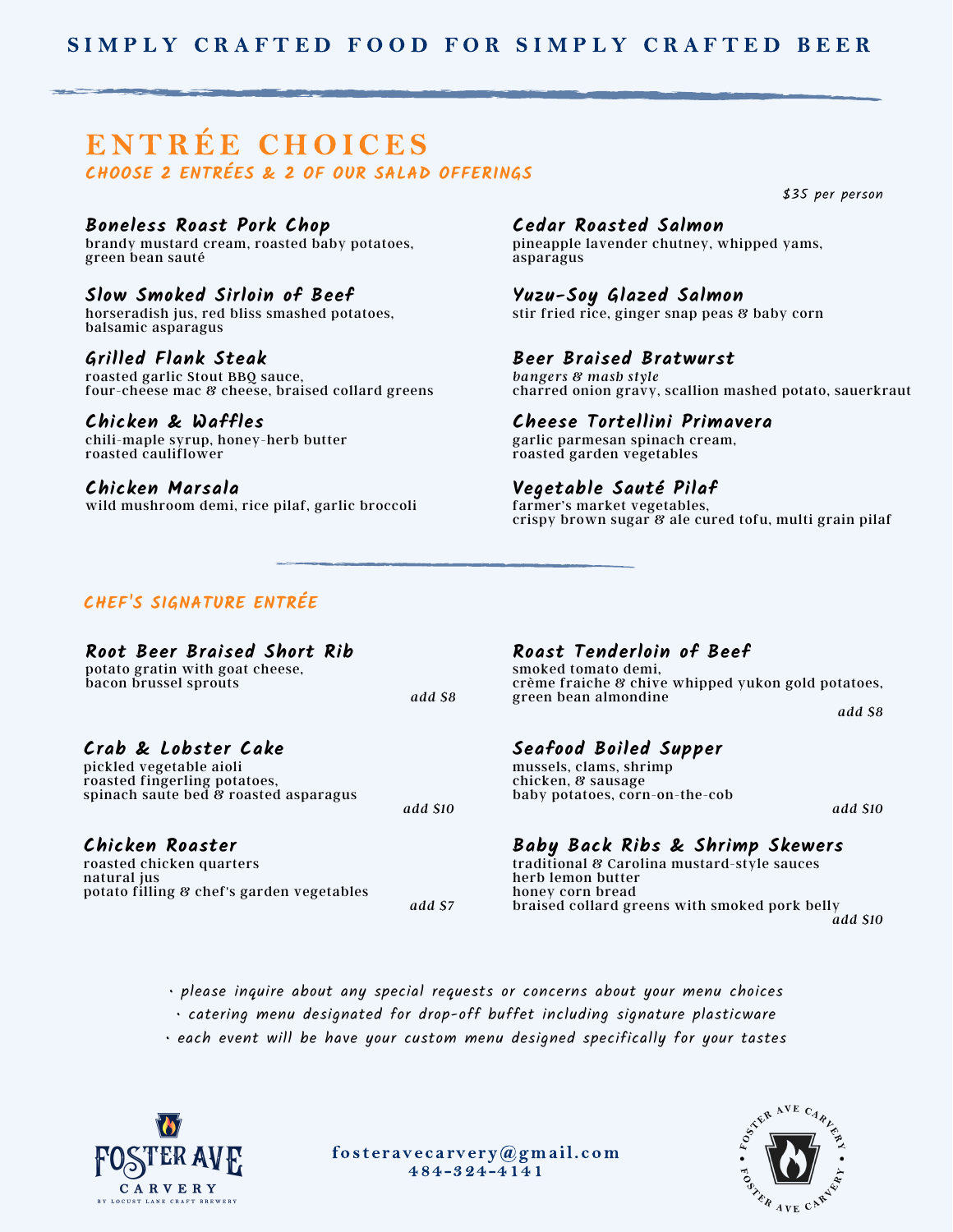# SALADS & SIDE OFFERINGS

#### **House Salad**

baby greens, cucumber, tomato, red onion, carrot, honey herb vinaigrette

#### **Grilled Caesar**

charred hearts of romaine lettuce, olive oil croutons shaved parmesan

#### **Spinach & Radicchio Salad**

honey roasted pears, toasted pumpkin seeds, goat cheese, sesame-citrus vinaigrette

#### **Taproom Wedge Salad**

crisp iceberg wedges, grape tomatoes, pickled vegetables, bacon crumble, bleu cheese crumble, & balsamic vinaigrette

#### **Panzanella Salad**

Tuscan-style chopped salad of dried Italian bread, onions and tomatoes & red wine basil vinaigrette

#### **Cheese Tortellini Salad**

roasted red pepper, spinach, candied nuts, tomatoes olive oil & lemon,

**Pennsylvania Dutch-inspired Potato Salad**

bacon dressing, red onion, celery boiled egg

**Cucumber Salad E**nglish cucumbers, onion, cider vinegar, basil

#### **Toasted Cous Cous Salad**

tomatoes, cucumber, marinated olives, feta cheese white balsamic mint dressing

#### **Kale, Cabbage, Carrot Slaw**

buttermilk, brown sugar, caraway seed

#### **Crinkle Cut Fries**

**t**he seasoned Foster Ave original. (for on-site truck events only)

#### **Beer Battered Onion Rings**

Locust Lane Craft Beer coated & crispy fried (for on-site truck events only)

#### **Hummus Plate** served with pretzel chips & petite carrots

#### **Chicharrones Duros**

whole wheat fried crisp snack spicy lime seasoned

**Corn-on-the-Cobb** *butter or Mexican street-style* **Gourmet Potato Chip Bag** assorted varieties

**Truffle Garlic Parmesan Roasted Potato Wedges** white truffle oil. crushed fresh garlic parmesan cheese

**Chips & Salas** classic or seasonal favorite

**Mediterranean Plate** roasted eggplant baba ganoush, soft pita, dolmas - stuffed grape leaves

#### **Roasted Baby Potatoes Red Bliss Potato Smash**

**Whipped Maple Yams Chard Herb Cauliflower**

**Garden Rice Pilaf Balsamic Asparagus**

**Green Bean Almondine Beer Cheddar Broccoli au Gratin**

**Baked Lima Beans with Pork Belly**



fos teravecarvery@gmail.com 484-324-4141